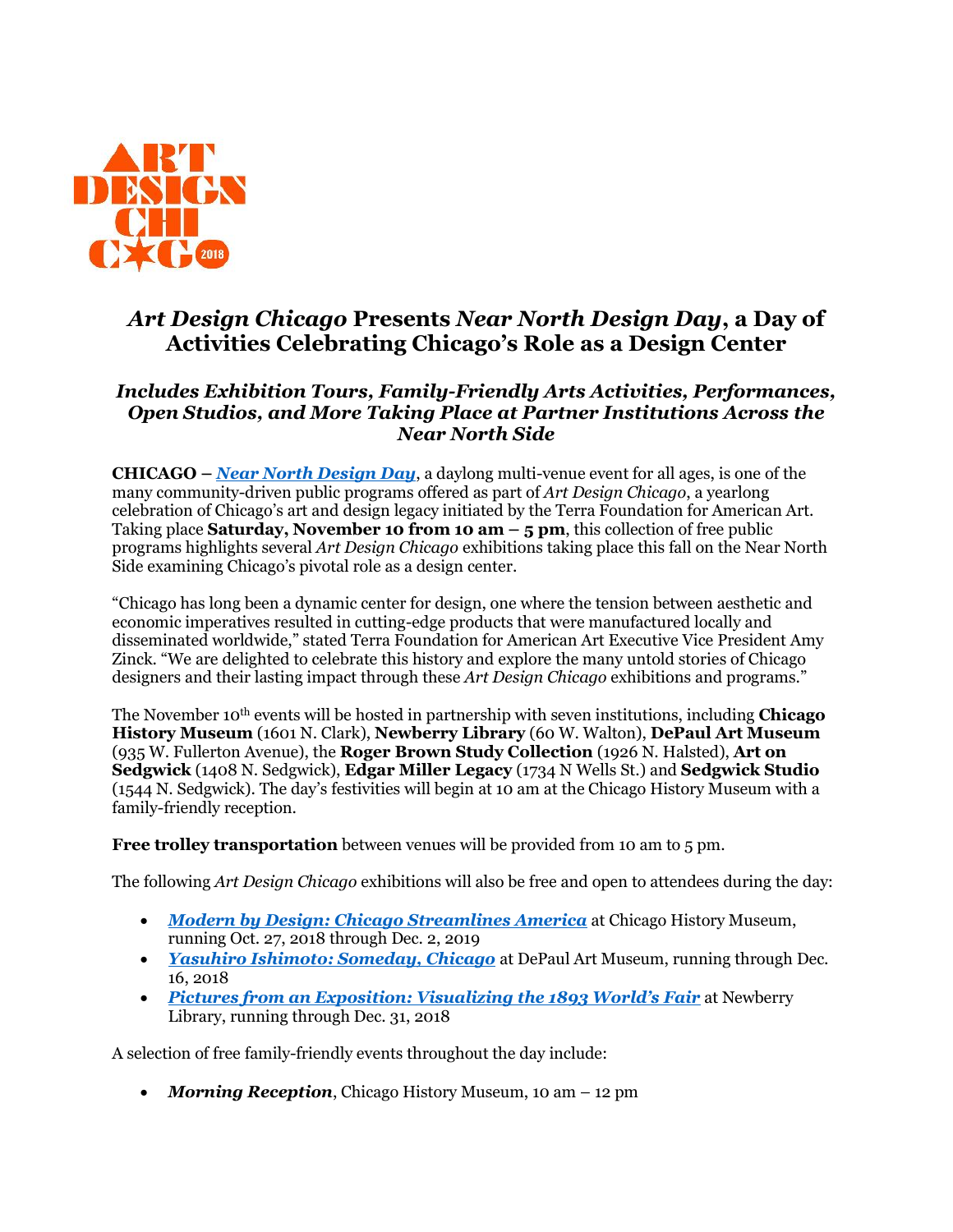- $\circ$  Featuring a make-and-take craft station where participants can make their own mini Zephyr trains, and family yoga set to live music by Latin-fusion band, A Flor de Piel, the reception will conclude with a design-inspired interactive drum circle.
- *[Second Saturday in November: Crafting the World's Fair](https://www.newberry.org/11102018-second-saturday-november-crafting-worlds-fair)*, Newberry Library, 10 11:30 am
	- o Join an interactive reading and crafting workshop bringing to life the 1893 World's Columbian Exposition and the wonderful mix of cultures it fostered. Author and artist Laura Nyman Montenegro will read her book *The Most Magical World's Fair*, and lead a children's craft project. This lively presentation will begin with an oversized picture book handcrafted by the author especially for the occasion and celebrates a world where many cultures meet. Using a simple cut-paper collage technique, children can create a beautiful costume for an imaginary magical character, which they can take home following the program. Designed for children from kindergarten through third grade. *[Reservations recommended](https://www.eventbrite.com/e/second-saturdays-crafting-the-worlds-fair-tickets-47685272935)*.
- *[Middle Eastern Dance at the 1893 World's Columbian Exposition](https://www.newberry.org/11102018-middle-eastern-dance-1893-worlds-columbian-exposition)*, Newberry Library,  $10:30$  am  $-12$  pm
	- o The World's Fair introduced Middle Eastern belly dance to audiences on the Expo's Midway Plaisance. In this lecture, Meiver de la Cruz, Visiting Professor of Dance at Oberlin College, will discuss the history of belly dance and the way it was adapted to American tastes at the Fair. Following the lecture, Erika Ochoa, a Chicago-based Middle Eastern dancer, will demonstrate the Ghawazee style dance as Fair-goers would have experienced it in addition to other traditional styles of dance. The program will close with a workshop on belly dance for beginners. *[Reservations](https://www.eventbrite.com/e/middle-eastern-dance-at-the-1893-worlds-columbian-exposition-tickets-43763818760)  [required](https://www.eventbrite.com/e/middle-eastern-dance-at-the-1893-worlds-columbian-exposition-tickets-43763818760)*.
- *Open Studio*, Sedgwick Studio, 11 am 4 pm
	- o In 1976, several artists purchased this former electrical substation and converted it to studio space. Today, Sedgwick Studios is buzzing with energy as a live/work space for six artists: John Adduci, John E. Bannon, Sunny Han, Seaton Scarff, Ted Sitting Crow Garner and Michael Young. Artists will be on hand to talk about their unique work and demonstrations will be given in the neon lab.
- *[Clay Printmaking Inspired by the Work of Edgar Miller](https://www.eventbrite.com/e/near-north-design-day-tickets-49394669787?ref=ecal)*, Art on Sedgwick, 12 4 pm
	- $\circ$  Learn the basics of printmaking and design clay tiles to make stunning prints with inspiration from the work of legendary Chicago artist Edgar Miller. Workshop led by Chicago artist Sharon Bladholm, who knew Edgar Miller personally in his later years. *Reservations recommended*.
- *Design a Collage*, Chicago History Museum, 1 3 pm
	- o Unleash your creativity and apply elements of design with graphic artist Mario Lucero, while crafting your very own two-dimensional collage.
- *[Interactive Architecture History Activity](https://www.eventbrite.com/e/near-north-design-day-interactive-architecture-activity-tickets-50910249928)*, Marshall Field Gardens Community Center  $(1406 \text{ N. Sedgwick}), 1 - 4 \text{ pm}$ 
	- $\circ$  Join us in the community center and courtyard of historic landmark building, Marshall Field Garden Apartment Homes, for an interactive architecture history activity. Built in 1929 by the Marshall Field estate to house employees of the department store, this privately owned building now provides homes to over 3,000 people in Old Town. A workshop and art activity will be led by the historic preservation improv and storytelling artist, Jeanne Lambin. *Reservations requested*.
- *Yasuhiro Ishimoto: Someday, Chicago Photo Workshop*, DePaul Art Museum, 2 4 pm
	- $\circ$  This artist-led workshop invites visitors to create photogram kits inspired by the exhibition *Yasuhiro Ishimoto: Someday, Chicago*. Throughout his career, Ishimoto experimented with different processes to make abstract and modern images using his camera. He also explored Chicago and captured the city's people and buildings on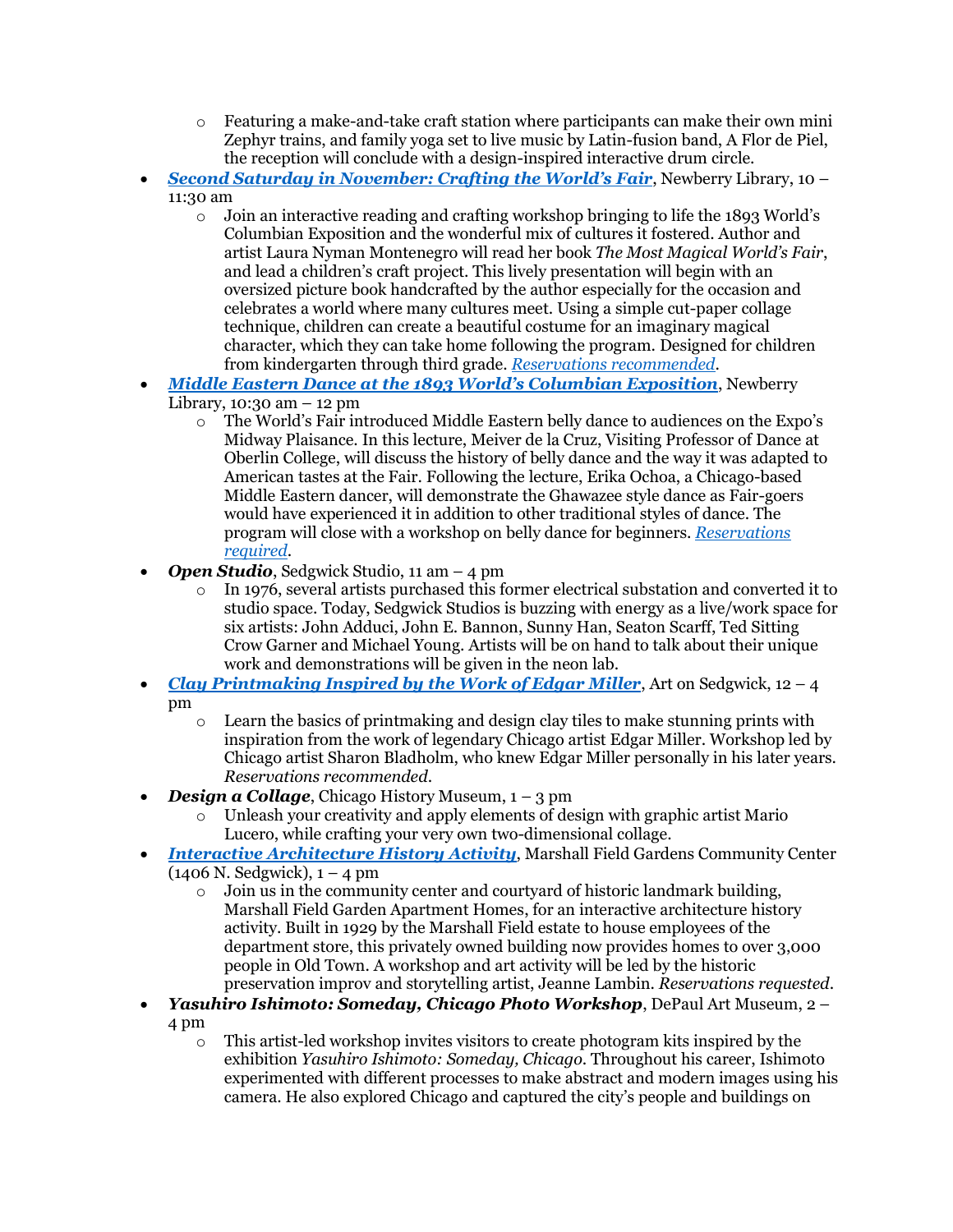film. In this workshop visitors will learn about photograms, a simple method of photography that doesn't involve a camera or film, and receive supplies to make them at home. For families and children ages six and up. *Reservations recommended*.

- *Curator Talk – Modern by Design*, Chicago History Museum, 3 4 pm
	- o *Near North Design Day* concludes with a talk from Chicago History Museum senior curator Olivia Mahoney. Moderated by architect, designer, and educator Alicia Ponce-Nuñez, this conversation will delve deeper into the story behind the artifacts and themes in *Modern by Design: Chicago Streamlines America*, while making connections between past and present. Recommended for grades six and up.

Additionally, participating partners will offer the following free activities throughout the day:

- *Chicago Authored Lounge*, Chicago History Museum, 10 am 4 pm
	- $\circ$  Discover how those who write about Chicago shape our understanding of the city, and explore a collection of works by contemporary authors and literary giants. Add your voice by writing a postcard or composing magnetic poetry. Design-inspired activities and books will be featured during *Near North Design Day*.
- *[Whitney Bradshaw Photo Shoot](https://www.eventbrite.com/e/outcry-photo-shoot-with-whitney-bradshaw-tickets-50887856950)*, DePaul Art Museum, 11 am 1 pm
	- o Whitney Bradshaw will make individual portraits of participants as part of her *Outcry* series. Bradshaw initiated the project the night of the Women's March in 2018 and has photographed over 100 women in an effort to provide women a safe space where they can be heard, supported and encouraged to speak out and up for themselves and for one another. The photo shoot will begin at 11 am with group introductions and an overview of the project. After participants have had some time to get to know one another, Bradshaw will guide them through practice screaming together as a group, before individually screaming in front of the camera. Each woman will have the choice to scream on their own or to be supported by having the other women in the group scream along with them. Bradshaw will later print the photographs for future iterations of *Outcry*. *Reservations required*.
- *[Tour of Carl Street Studios and Burton Place Landmark District](https://www.eventbrite.com/e/near-north-design-day-tour-carl-street-studios-edgar-miller-legacy-tickets-49576776473)*, Carl Street Studios | Edgar Miller Legacy, 11 am – 12:30 pm
	- o In the 1920s, young entrepreneurial artists Sol Kogen and Edgar Miller, with collaborators such as Jesus Torrres, John W. Norton, and Margaret Oatway, transformed the Carl Street Studios from a rundown 19th century mansion into an artistic live-work studio complex that remains inhabited to this day by art lovers, makers, and preservationists. This tour offers a rare glimpse behind the gates of the mysterious compound, and a chance to explore the details and beauty within. Additionally, the tour will explore the immediate neighborhood and the West Burton Place Historic District. *Tour begins at 170 W. Burton Place. Reservations required.*
- *[Tours of the Roger Brown Study Collection](https://www.eventbrite.com/e/tour-of-roger-brown-study-collection-tickets-51150432320)*, Roger Brown Study Collection, 11:30 am  $-1$  pm & 1:30 – 3 pm
	- $\overline{\circ}$  Located in Roger Brown's former home, the Roger Brown Study Collection features a range of objects including works by Chicago Imagists, self-taught artists, folk and tribal art, material and popular culture, costumes, textiles, furniture, travel souvenirs, comics, and a Ford Mustang in the garage. *Space is limited; reservations required*.
- *Community and Cosmos Dance Performance*, DePaul Art Museum, 11:30 am 12 pm
	- o Responding to *Brendan Fernandes: The Living Mask*, three dancers from the Community and Cosmos Dance Company will perform *I Heard 'em Say*. Movement, props, music, and poetry will be used to explore themes of excess, uprooting, and ritual.
- *Gallery Activities*, Chicago History Museum, 1 3 pm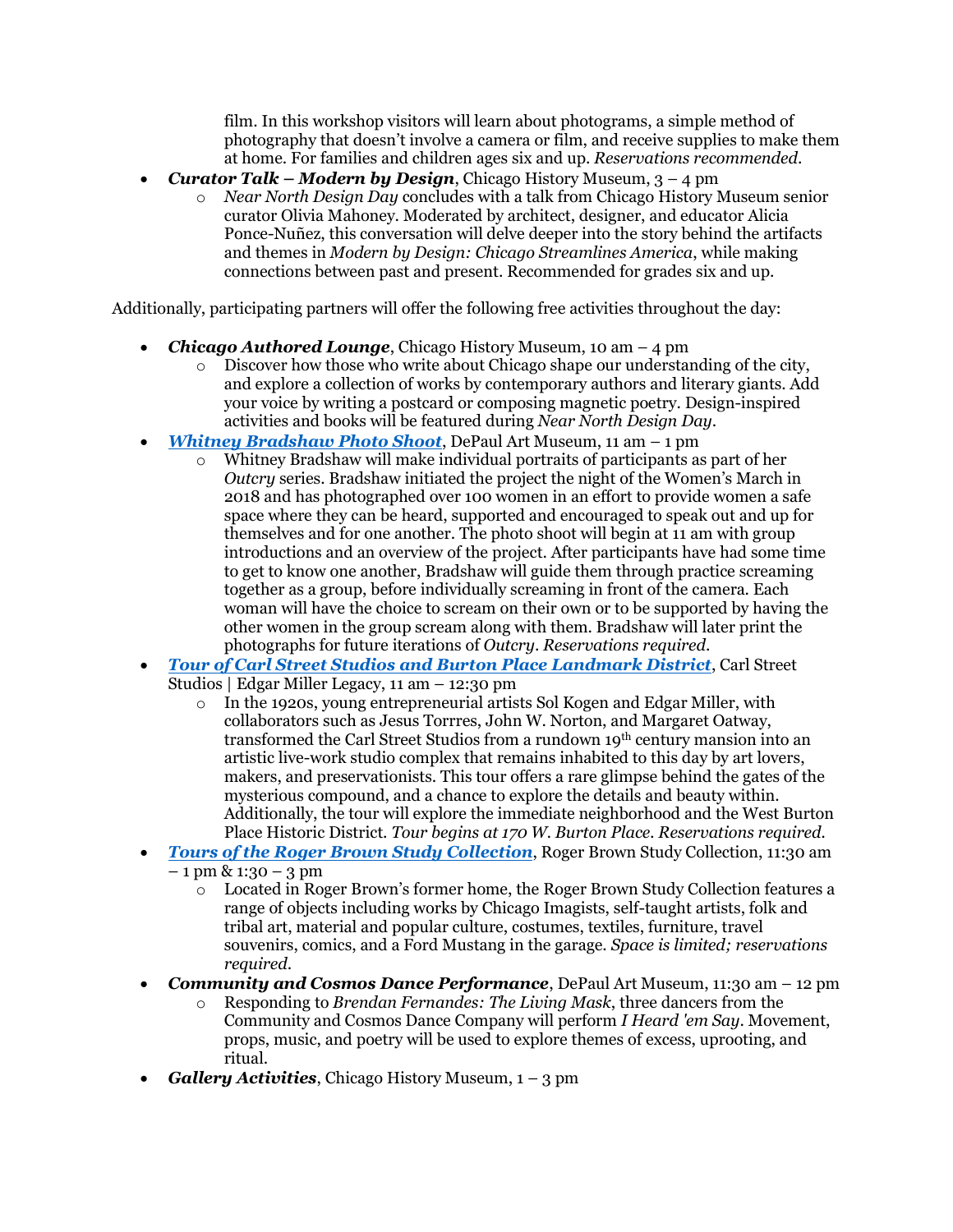- o Explore the *Modern by Design: Chicago Streamlines America* exhibition through fun, self-guided, design-focused activities and test design principles with the Chicago History Museum's Maker Cart.
- *Reverence* **Performance**, DePaul Art Museum, 2:30 3:30 pm
	- o In conjunction with the exhibition *Brendan Fernandes: The Living Mask*, dancers from the Joffrey Academy will perform in the DePaul Art Museum's first floor galleries.
- *Exhibition Tour of Yasuhiro Ishimoto: Someday, Chicago*, DePaul Art Museum, 3 pm
	- o Celebrated by many as one of the most influential photographers of Japan in the 20th century, Ishimoto also maintained deep ties to his adopted home city where he arrived in 1945 after having been interned during World War II. It was in Chicago that he first developed his uniquely modernist vision—both at the historic Institute of Design (ID) in dialogue with László Moholy-Nagy, Harry Callahan, Aaron Siskind, and other teachers there; and in the city's streets, where he captured changes reflective of broader societal shifts happening across the United States.

A full schedule of events is forthcoming. For more information, please visit www.artdesignchicago.org/events/near-north-design-day.

## **About Art Design Chicago**

*Art Design Chicago* is a spirited celebration of the unique and vital role Chicago plays as America's crossroads of creativity and commerce. Initiated by the Terra Foundation for American Art, this citywide partnership of more than 75 cultural organizations explores Chicago's art and design legacy and continued impact with more than 30 exhibitions, hundreds of events, as well as the creation of several scholarly publications and a four-part television series presented throughout 2018.

Support for Art Design Chicago is provided by the Terra Foundation for American Art and Presenting Partner, The Richard H. Driehaus Foundation. Additional funding for the initiative is provided by Leslie Hindman Auctioneers, the John D. and Catherine T. MacArthur Foundation, and the Joyce Foundation. The Chicago Community Trust, Leo Burnett, Polk Bros. Foundation, and EXPO CHICAGO are providing in-kind support. [www.ArtDesignChicago.org](http://www.artdesignchicago.org/) **#ArtDesignChicago**

## **About Terra Foundation for American Art**

Since it was established in 1978, the Terra Foundation for American Art has been one of the leading foundations focused on the historical art of the United States. Headquartered in Chicago, it is committed to fostering exploration, understanding, and enjoyment of American art among national and international audiences. To further cross-cultural dialogue on American art, the foundation supports and collaborates on innovative exhibitions, research, and educational programs. Implicit in such activities is the belief that art has the potential both to distinguish cultures and to unite them. The foundation also provides opportunities for interaction and study through the presentation and ongoing development of its own art collection in Chicago, recognizing the importance of experiencing original works of art. [www.TerraAmericanArt.org](file:///C:/Users/jasculca/AppData/Local/Microsoft/Windows/INetCache/Content.Outlook/TLI9I2XX/www.TerraAmericanArt.org)

**Media Contacts:**